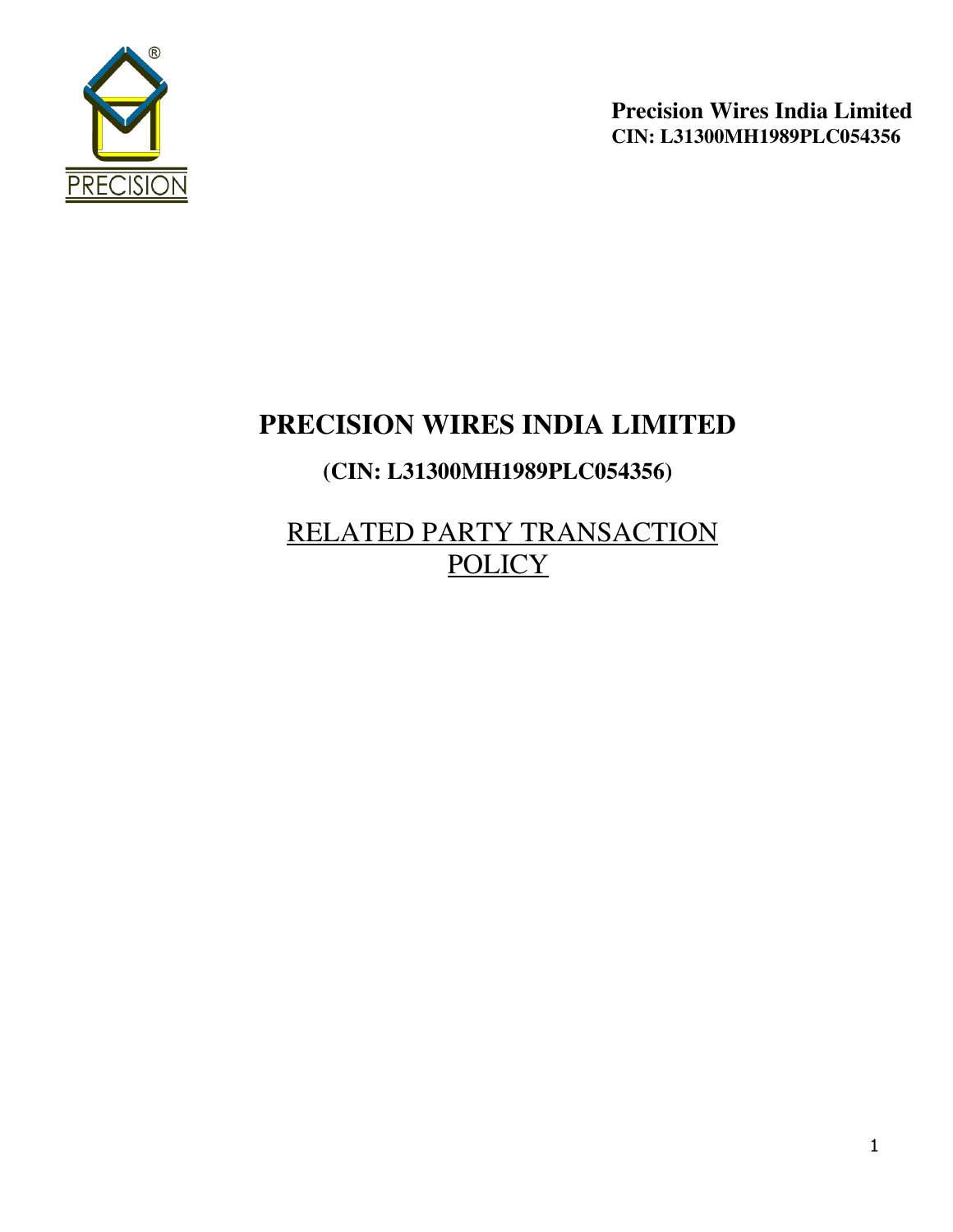

### **TABLE OF CONTENTS**

| Sr.<br>No. | <b>Particulars</b>                                        | Page Nos. |
|------------|-----------------------------------------------------------|-----------|
| 1.         | Preamble                                                  | 3         |
| 2.         | Purpose                                                   | 3         |
| 3.         | Definitions                                               | 3         |
| 4.         | Policy and Procedure                                      | $4 - 5$   |
| 5.         | Transactions which do not require approval                | 5         |
| 6.         | Related Party Transactions not approved under this Policy | 5         |
| 7.         | <b>Disclosures</b>                                        | 5         |
| 8.         | Policy Review                                             | 5         |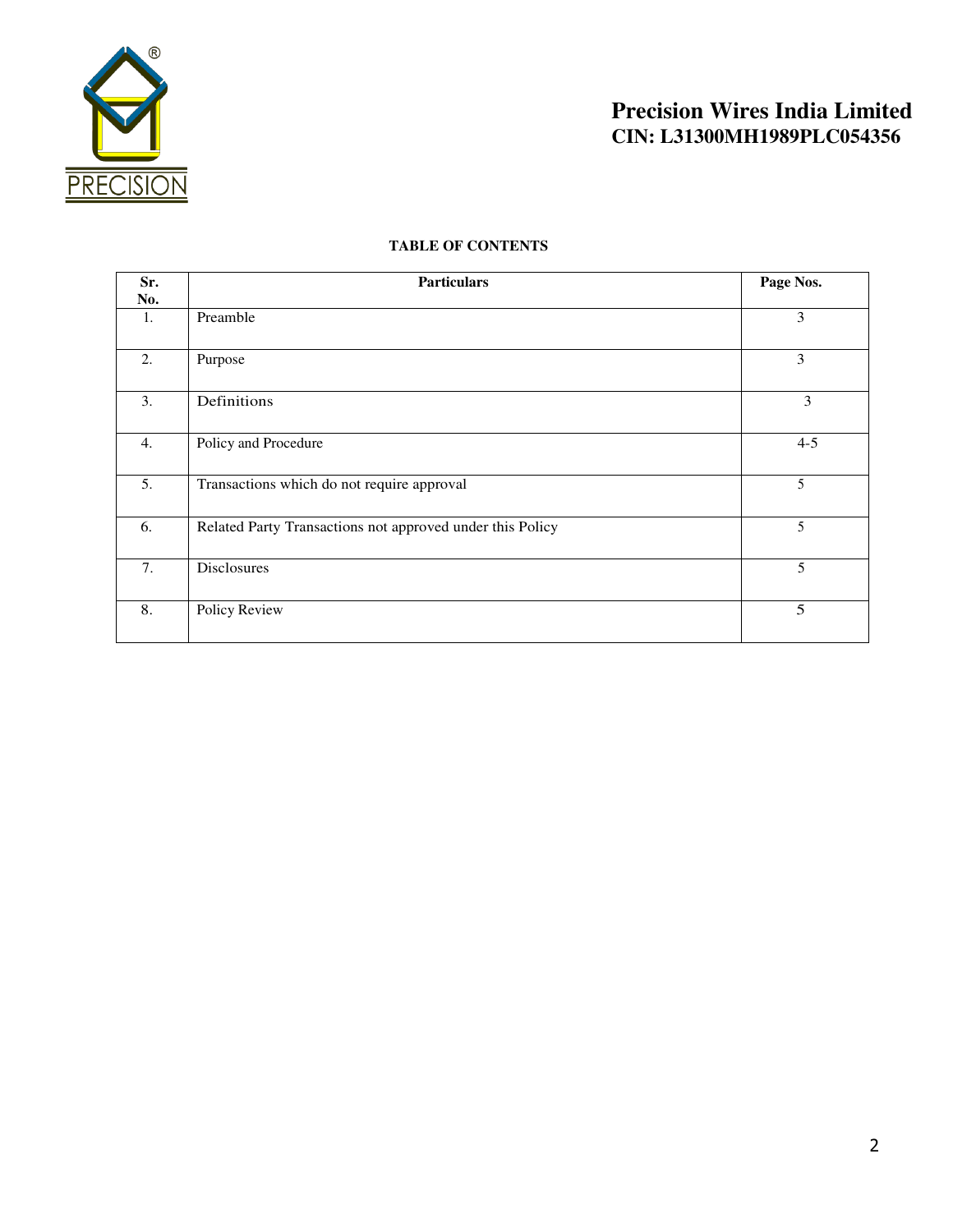

#### 1. **PREAMBLE**

The Board of Directors (the "Board") of Precision Wires India Limited (the "Company"), has adopted the following policy and procedures with regard to Related Party Transactions as defined below. The Audit Committee will review and may amend this policy from time to time.

This policy is to regulate transactions between the Company and its Related Parties based on the laws and regulations applicable on the Company.

### **2. P URPOSE**

This Policy is framed in accordance with the requirements of Securities and Exchange Board of India (Listing Obligations and Disclosure Requirements) Regulations, 2015 (including any amendments thereof) to be effective from 1<sup>st</sup> December 2015 and is intended to ensure the proper approval and reporting of transactions between the Company and its Related Parties.

#### **3. DEFINITIONS**

**"Act"** shall mean the Companies Act, 2013 and the Rules framed thereunder, including any modifications, clarifications, circulars or re-enactment thereof.

**"Arm's length transaction"** means a transaction between two related parties that is conducted as if they were unrelated, so that there is no conflict of interest. For determination of Arm's Length basis, guidance may be taken from provisions of Transfer Pricing under Income Tax Act, 1961.

**"Audit Committee or Committee"** means "Audit Committee" constituted by the Board of Directors of the Company under provisions of Equity Listing Agreement and Act, from time to time.

**"Associate Company"** means any other Company, in which the Company has a significant influence, but which is not a Subsidiary Company of the Company having such influence and includes a joint venture company.

Explanation – For the purpose of this clause, "significant influence" means control of at least twenty per cent of total share capital, or business decisions under agreement.

**"Board of Directors" or "Board"** means the Board of Directors of the Company, as constituted from time to time.

**"Control"** shall have the same meaning as defined in SEBI (Substantial Acquisition of Shares and Takeovers) Regulations, 2011.

**"Key Managerial Personnel"** means Key Managerial Personnel of the Company in terms of the Act and the Rules made thereunder.

**"Material Related Party Transaction"** means transaction/transactions with the related party to be entered into individually or taken together with previous transactions during a financial year, exceeds ten percent of the annual consolidated turnover of the Company, as perthe last audited financial statements of the company."

**"Policy"** means Related Party Transaction Policy.

**"Related Party"** means an entity which –

- a. is a related party under Section 2(76) of the Act, and the rules framed thereunder;
- b. is a related party under the applicable accounting standards.

**"Related Party Transaction or transaction"** means transaction in the nature of contract involving transfer of resources, services or obligations between the Company and the Related Party, regardless of whether a price is charged. Explanation – A "transaction" with a Related Party shall be construed to include single or a group of transactions in a contract.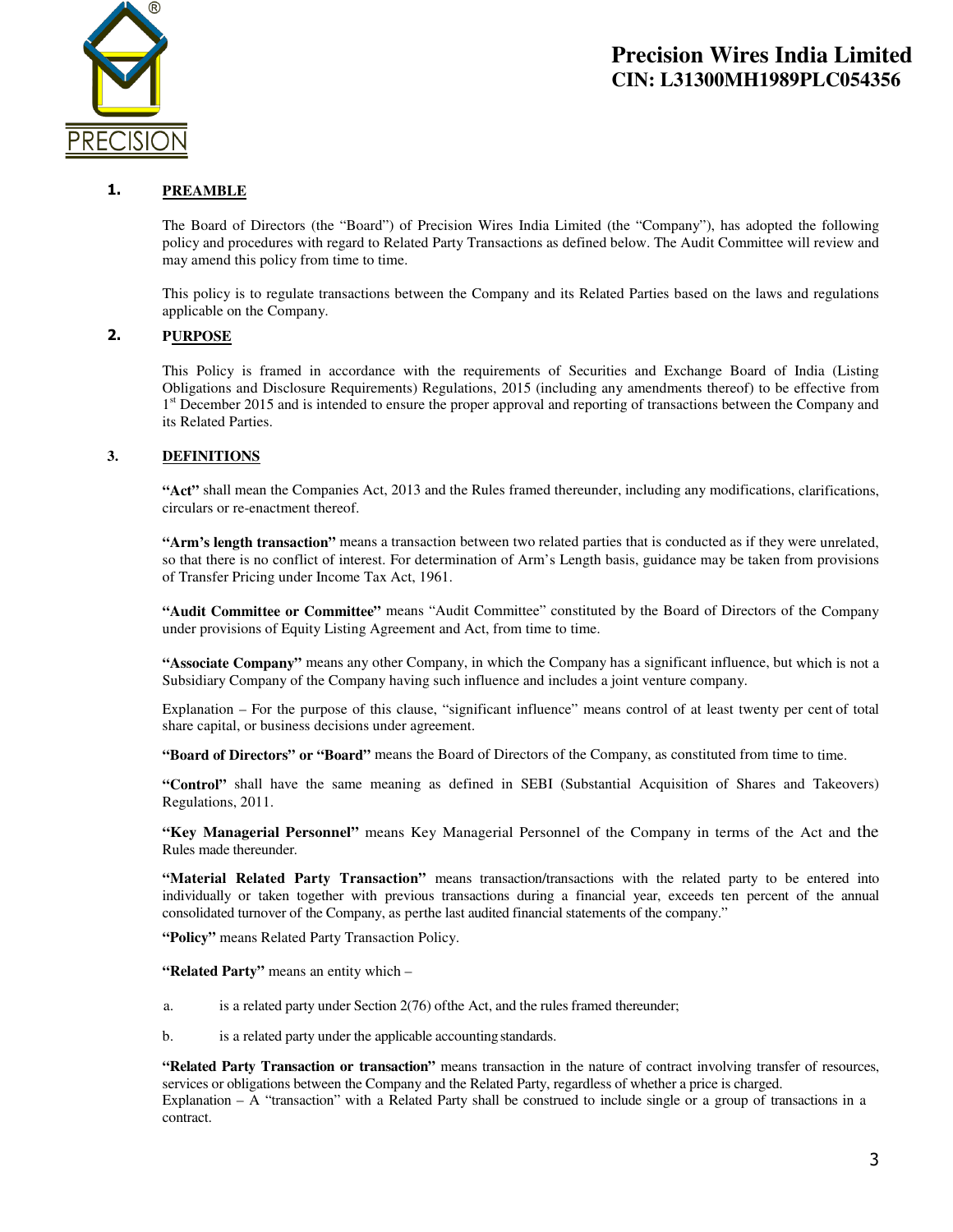

### **4. P OLICY AND PROCEDURE**

#### **- P OLICY**

All Related Party Transactions must be reported to the Audit Committee and referred for approval by the Committee in accordance with this policy.

#### - **P ROCEDURES**

#### **A. IDENTIFICATION OF RELATED PARTY TRANSACTIONS**

Every director shall at the beginning of the financial year provide information by way of written notice to the company regarding his concern or interest in the entity with specific concern to parties which may be considered as related party with respect to the Company and shall also provide the list of relatives which are regarded as related party as per this policy. Directors are also required to provide the information regarding their engagement with other entity during the financial year which may be regarded as related party according to this policy.

The Company will identify potential transactions with Related Parties based on written notices of concern or interests received from its Directors / Key Managerial Personnel in the manner prescribed in the Act, and the rules thereunder.

#### **B. REVIEW AND APPROVAL OF RELATED PARTY TRANSACTION**

#### » **Audit Committee**

• Every Related Party Transaction shall be subject to the prior approval of the Audit Committee, whether at a meeting or by resolution by circulation or any other manner as provided by the Act or Rules made thereunder.

Provided that the transactions entered into by the Company with its wholly owned subsidiary(ies) whose accounts are consolidated with the company and placed before the shareholders at the general meeting for approval shall not require prior approval of the Audit Committee.

- The Audit Committee may grant omnibus approval for Related Party Transactions proposed to be entered into by the Company which are repetitive in nature subject to compliance of the conditions contained in Securities and Exchange Board of India (Listing Obligations and Disclosure Requirements) Regulations, 2015 as amended from time to time.
- The Committee shall also satisfy itself the need for such omnibus approval and that such approval is in the interest of the Company.
- If any additional Related Party Transaction is to be entered by the Company post omnibus approval granted by the Audit Committee, then the Company shall present such transaction before the Audit Committee in its next meeting for its prior approval.
- The Audit Committee shall also review the statement of significant related party transactions submitted by management as per its terms of reference.
- Any member of the Committee who has a potential interest in any Related Party Transaction shall not remain present at the meeting when such Related Party Transaction is considered.
- To review a Related Party Transaction, the Committee shall be provided with the necessary information, to the extent relevant, with respect to actual or potential Related Party Transactions.
- The Audit Committee shall recommend the Related Party Transactions for approval of Board of Directors / Shareholders as per terms of this policy.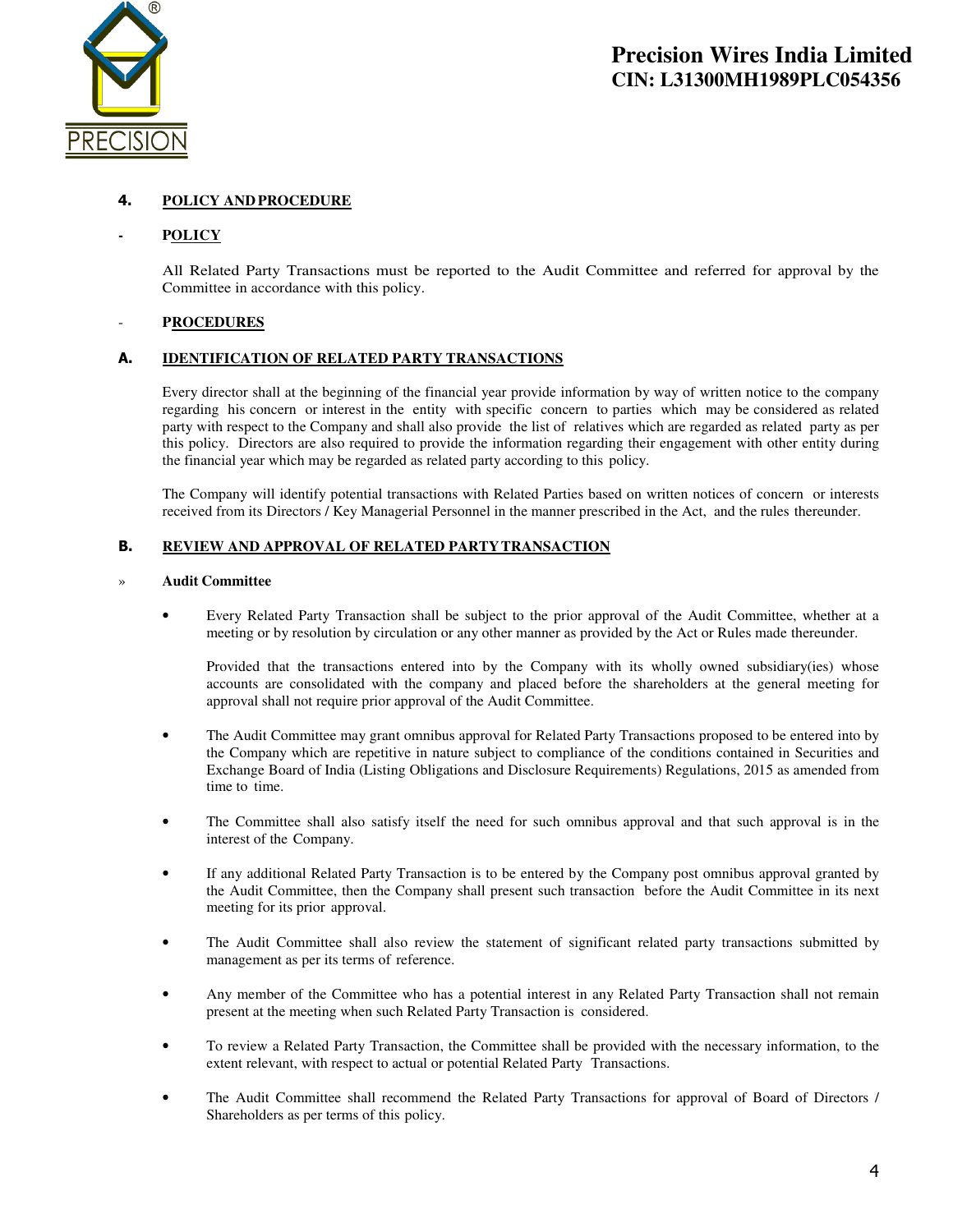

#### » **Approval of the Board and the Shareholders**

- The Board shall approve such Related Party Transactions as are required to be approved under Act and/or Securities and Exchange Board of India (Listing Obligations and Disclosure Requirements) Regulations, 2015 and/or transactions referred to it by the Audit Committee.
- Where any director is interested in any Related Party Transaction, such director shall not remain present at the meeting when Related Party Transactions is considered.

Further, all such related party transactions exceeding threshold limits prescribed in the Act shall also require prior approval of shareholders of the Company by way of an Ordinary Resolution and related party/ies shall abstain from voting on such resolution.

• In Compliance with Securities and Exchange Board of India (Listing Obligations and Disclosure Requirements) Regulations, 2015, all the material Related Party Transactions shall require approval of shareholders through an Ordinary Resolution and the Related Party/ies shall abstain from voting on such resolution.

Provided that the Material Related Transactions entered into by the Company with its wholly owned subsidiary(ies) whose accounts are consolidated with the company and placed before the shareholders at the general meeting for approval shall not require approval of the shareholders.

• In case the shareholders decide not to approve a Related Party Transaction, the Board/ Audit Committee, as appropriate, may direct additional actions including, but not limited to, immediate discontinuation or recession of the transaction, or modification of the transaction to make it acceptable to shareholders for approval.

#### **5. TRANSACTIONS WHICH DO NOT REQUIRE APPROVAL**

Any transaction in which the Related Party's interest arises solely from ownership of securities issued by the Company and all holders of such securities receive the same benefits pro rata as the Related Party.

#### **6. R ELATED PARTY TRANSACTIONS NOT APPROVED UNDER THIS POLICY**

If a Related Party Transaction is entered into by the Company without being approved under this Policy, the same shall be reviewed by the Committee. The Committee shall evaluate the transaction and may decide such action as it may consider appropriate including ratification, revision or termination of the Related Party Transaction. The Committee may examine the facts and circumstances of the case and take any such action it deems appropriate.

#### **7. DISCLOSURES**

- Every Related Party Transaction with proper justification shall be disclosed in the Directors Report.
- Details of all material transactions with related parties shall be disclosed quarterly along with the compliance report on corporate governance.
- The Company shall disclose policy on dealing with Related Party Transactions on its website and also in the Annual Report.

This Policy will be communicated to all operational employees and other concerned persons of the Company.

#### 8. **POLICY REVIEW**

This policy is framed based on the provisions of the Act and rules thereunder and the requirements of Securities and Exchange Board of India (Listing Obligations and Disclosure Requirements) Regulations, 2015 as on 1st December, 2015.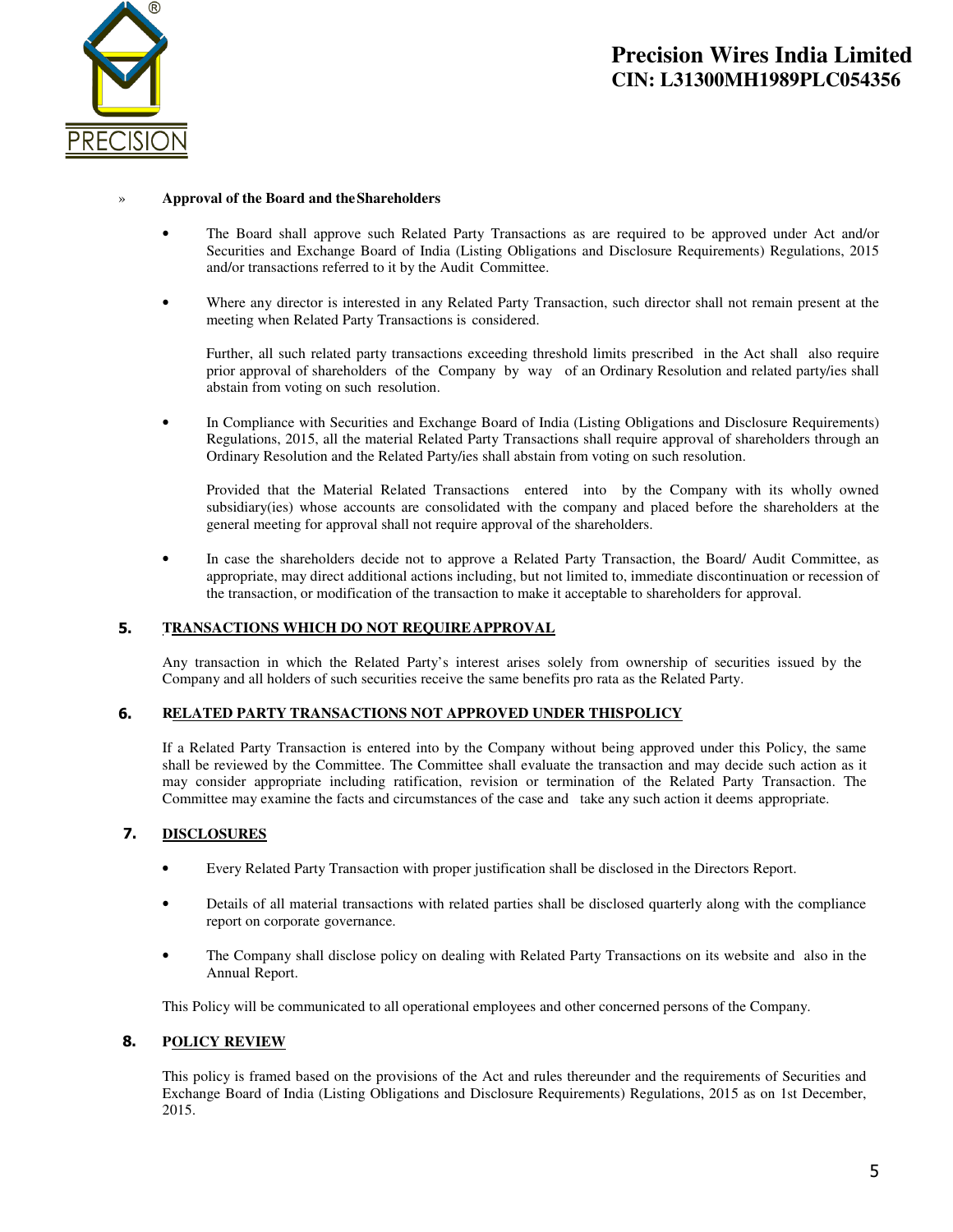

In case of any subsequent changes in the provisions of the Act, Securities and Exchange Board of India (Listing Obligations and Disclosure Requirements) Regulations, 2015 or any other regulations ("the Regulations") which makes any of the provisions in the policy inconsistent with the Regulations, the provisions of the Regulations would prevail over the Policy and the provisions in the policy would be modified in due course to make it consistent with the Regulations.

The Policy shall be reviewed by the Audit Committee as and when any changes are to be incorporated in the policy due to change in the Regulations or as may be felt appropriate by the Committee. Any changes or modification on the Policy as recommended by the Committee would be presented for approval of the Board of Directors.

\*\*\*\*\*\*\*\*\*